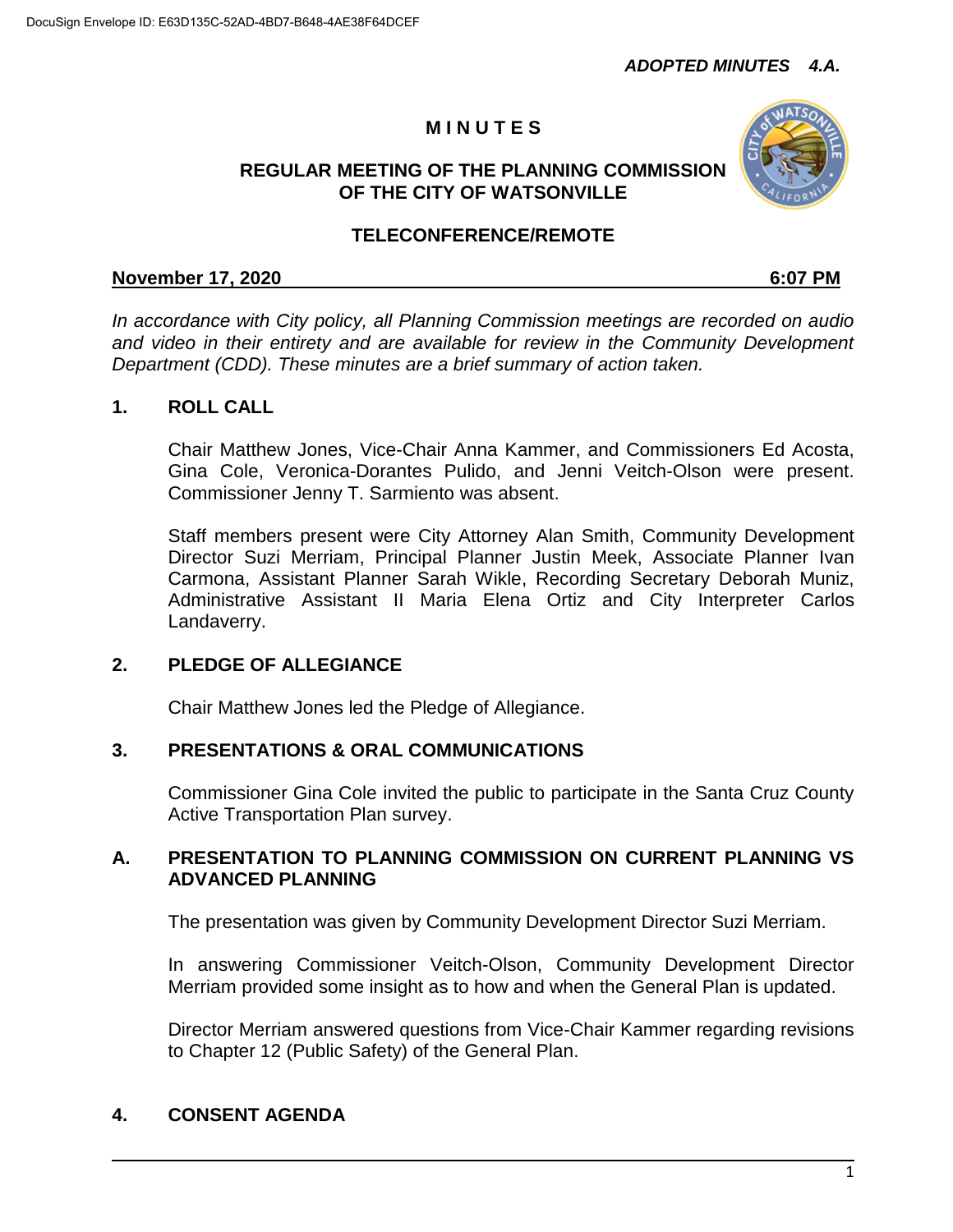#### **A. MOTION APPROVING MINUTES OF SEPTEMBER 1, 2020 REGULAR MEETING**

**MOTION:** It was moved by Vice-Chair Kammer, seconded by Chair Jones, and carried by the following vote to approve the Consent Agenda:

| AYES:   |                                 | COMMISSIONERS: Acosta, Cole, Dorantes-Pulido, Kammer,<br>Veitch-Olson, Jones |
|---------|---------------------------------|------------------------------------------------------------------------------|
| NOES:   | COMMISSIONERS: None             |                                                                              |
| ABSENT: | <b>COMMISSIONERS: Sarmiento</b> |                                                                              |

#### **5. PUBLIC HEARINGS**

**A. AN APPLICATION FOR A SPECIAL USE PERMIT (APPLICATION NO. 70) TO ALLOW THE ESTABLISHMENT OF AN OFF-SALE GENERAL (TYPE 21) ABC LICENSE UNDER NEW OWNERSHIP FOR AN EXISTING LIQUOR STORE (WATSONVILLE FIESTA LIQUORS) LOCATED AT 602 EAST LAKE AVENUE (APN 018-302-06), FILED BY SAMER KRIDI, APPLICANT, ON BEHALF OF CLEMENTINE JONES, PROPERTY OWNER**

## **1) Staff Report**

The staff report was given by Assistant Planner Sarah Wikle.

#### **2) Planning Commission Clarifying & Technical Questions**

In answering Commissioner Cole, Assistant Planner Wikle clarified that the Special Use Permit will apply to both addresses at 602 and 604 East Lake Avenue, as both parcels are under one common ownership.

#### **3) Applicant Presentation**

Eddy Barakat, on behalf of the applicant, gave an overview of the business.

#### **4) Planning Commission Clarifying & Technical Questions**

In answering Commissioner Acosta, Mr. Barakat stated that the Barsi's Liquor sign will remain where it is currently.

#### **5) Public Hearing**

Chair Jones opened the public hearing.

Hearing no comment, Chair Jones closed the public hearing.

## **6) Appropriate Motion(s)**

**MAIN MOTION:** It was moved by Vice-Chair Kammer, seconded by Commissioner Dorantes-Pulido, to approve the following resolution: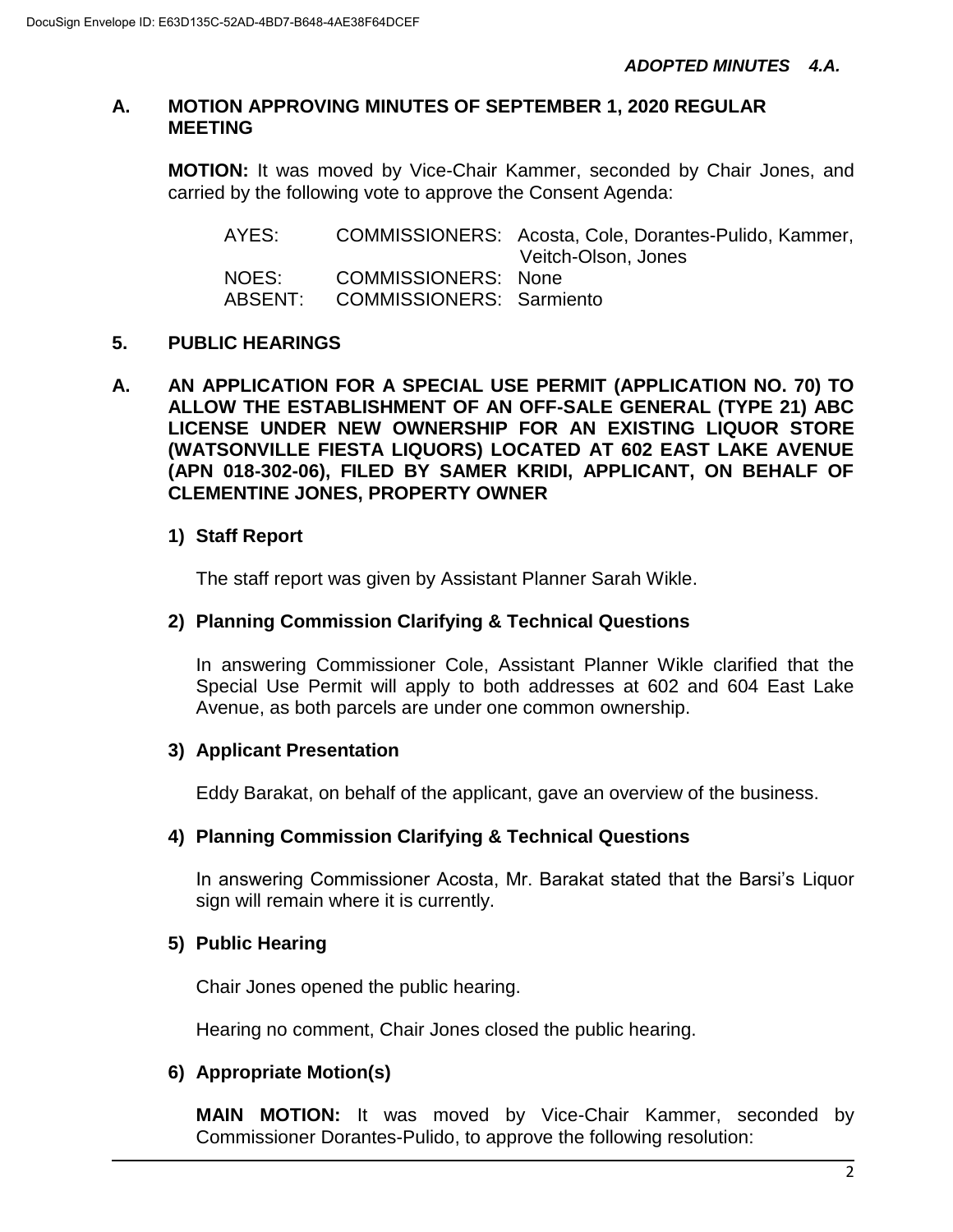## **RESOLUTION NO. 18-20 (PC):**

**RESOLUTION OF THE PLANNING COMMISSION OF THE CITY OF WATSONVILLE, CALIFORNIA, APPROVING A SPECIAL USE PERMIT (APPLICATION NO. 70) TO ALLOW THE ESTABLISHMENT OF AN OFFSALE GENERAL (TYPE 21) ABC LICENSE UNDER NEW OWNERSHIP FOR AN EXISTING ± 2,000 SQUARE FOOT LIQUOR STORE (WATSONVILLE FIESTA LIQUOR) LOCATED AT 602 EAST LAKE AVENUE, WATSONVILLE, CALIFORNIA (APN 017-063-02)**

## **7) Deliberation**

In answering Commissioner Cole's questions regarding signage and parking lot improvements, Assistant Planner Wikle stated any changes would need to be reviewed and approved by City staff, as the Special Use Permit only applies for the change of ownership.

#### **8) Chair Calls for a Vote on Motion(s)**

**MAIN MOTION:** The above motion carried by the following vote:

| AYES:   |                                 | COMMISSIONERS: Acosta, Cole, Dorantes-Pulido, Kammer,<br>Veitch-Olson, Jones |
|---------|---------------------------------|------------------------------------------------------------------------------|
| NOES:   | <b>COMMISSIONERS: None</b>      |                                                                              |
| ABSENT: | <b>COMMISSIONERS: Sarmiento</b> |                                                                              |

**B. AN APPLICATION FOR A SPECIAL USE PERMIT (APPLICATION NO. 359) TO ALLOW THE ESTABLISHMENT OF SMALL BEER MANUFACTURER (TYPE 23) ABC LICENSE UNDER NEW OWNERSHIP FOR AN EXISTING MICROBREWERY WITH A 780 SQUARE FOOT TASTING ROOM (ELKHORN SLOUGH BREWING LLC DBA THE SLOUGH BREWING COLLECTIVE) LOCATED AT 65 HANGAR WAY, SUITE D (APN 015-111-24), FILED BY THE SLOUGH BREWING COLLECTIVE, APPLICANT, ON BEHALF OF SAM BISHOP, PROPERTY OWNER**

## **1) Staff Report**

The staff report was given by Assistant Planner Sarah Wikle.

#### **2) Planning Commission Clarifying & Technical Questions**

Assistant Planner Wikle answered questions from Commissioner Cole regarding the condition of approval for the increased brewery floor space.

#### **3) Applicant Presentation**

Ben Ward, Erix Celis, and Jorge Vazquez, applicants, gave a brief overview of their business experience.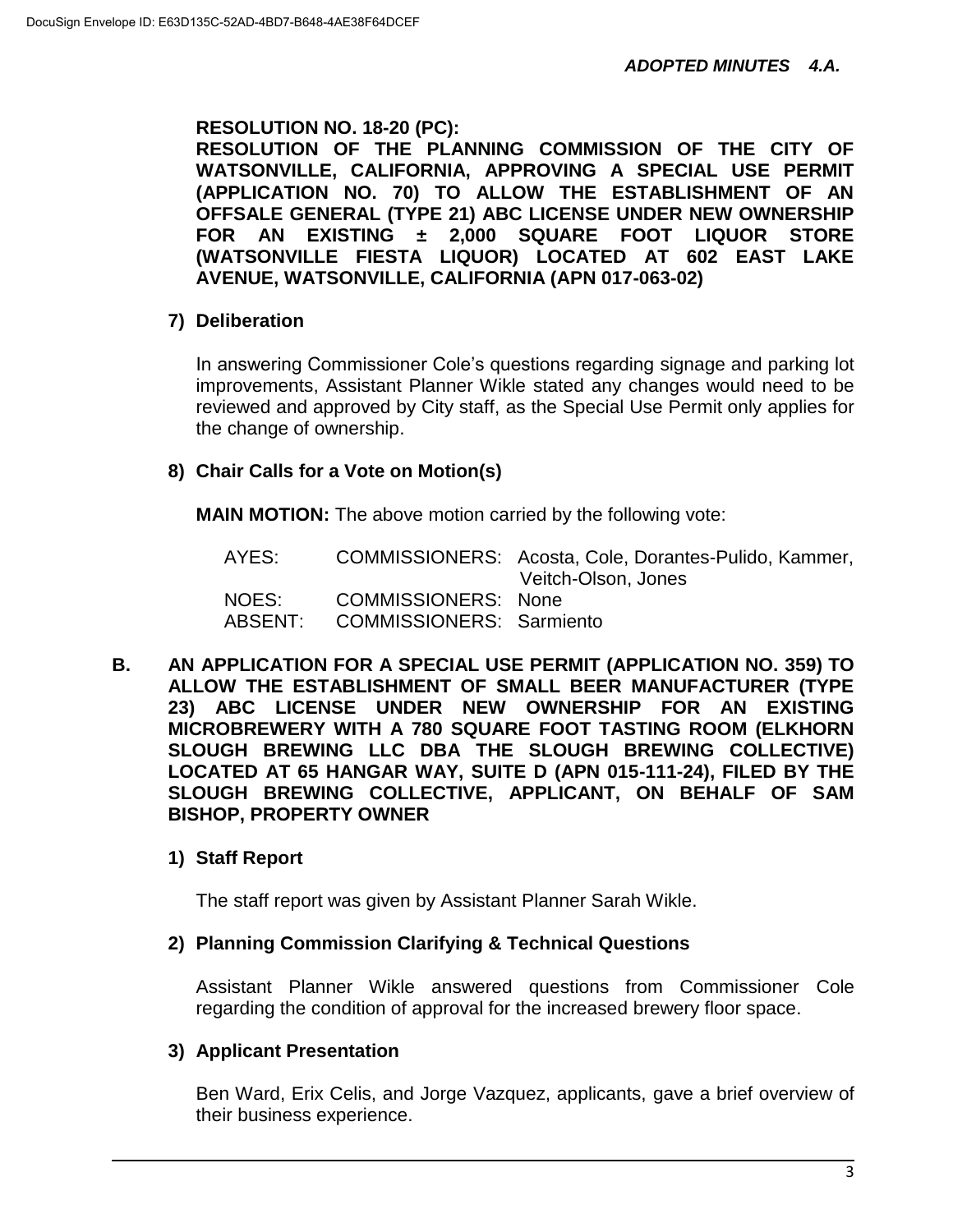## **4) Planning Commission Clarifying & Technical Questions**

In answering Commissioner Veitch-Olson, Assistant Planner Wikle and Director Merriam spoke about brewpub/brewery license allowance within city limits.

## **5) Public Hearing**

Chair Jones opened the public hearing.

Xitlali spoke in support of the license transfer.

Michael Enos, Elkhorn Slough Brewery owner, spoke favorably about the transfer and new owners.

Frances Salgado Chavez spoke in support of staff recommendation.

Lupita Sanchez expressed her support for the transfer and spoke highly about Elkhorn Slough Brewery.

Hearing no further comment, Chair Jones closed the public hearing.

#### **6) Appropriate Motion(s)**

**MAIN MOTION:** It was moved by Commissioner Veitch-Olson, seconded by Vice-Chair Kammer, to approve the following resolution:

#### **RESOLUTION NO. 19-20 (PC):**

**RESOLUTION OF THE PLANNING COMMISSION OF THE CITY OF WATSONVILLE, CALIFORNIA, APPROVING A SPECIAL USE PERMIT (APPLICATION NO. 359) TO ALLOW THE ESTABLISHMENT OF A SMALL BEER MANUFACTURER (TYPE 23) ABC LICENSE UNDER NEW OWNERSHIP FOR AN EXISTING MICROBREWERY WITH A 780 SQUARE FOOT TASTING ROOM (ELKHORN SLOUGH BREWING LLC DBA THE SLOUGH BREWING COLLECTIVE) LOCATED AT 65 HANGAR WAY, SUITE D, WATSONVILLE, CALIFORNIA (APN 015-111- 24)**

#### **7) Deliberation**

Commissioner Veitch-Olson thanked Ms. Rebecca Royston for submitting a letter in support of staff recommendation.

#### **8) Chair Calls for a Vote on Motion(s)**

**MAIN MOTION:** The above motion carried by the following vote:

| AYES:            |                                                               | COMMISSIONERS: Acosta, Cole, Dorantes-Pulido, Kammer,<br>Veitch-Olson, Jones |
|------------------|---------------------------------------------------------------|------------------------------------------------------------------------------|
| NOES:<br>ABSENT: | <b>COMMISSIONERS: None</b><br><b>COMMISSIONERS: Sarmiento</b> |                                                                              |
|                  |                                                               |                                                                              |